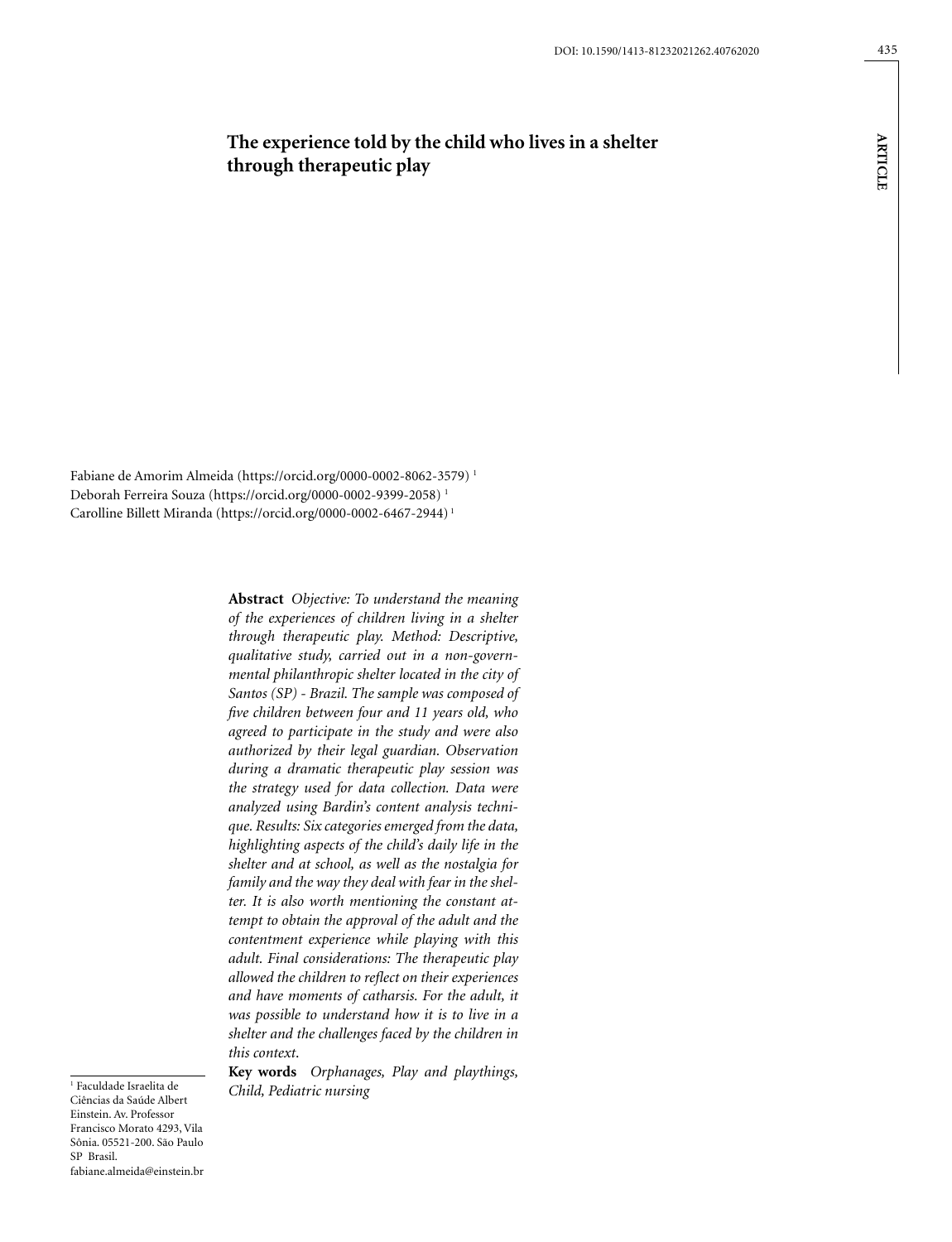## **Introduction**

Child development is strongly influenced by social, cognitive, and affective aspects, which must be in balance for the child development<sup>1</sup>. The family plays a fundamental role in it, helping children to become adults with good self-esteem, prepared to assume responsibilities and face challenges $^2\!\!$ .

Some children, however, do not have the opportunity to enjoy a functional family system and, for various reasons, are forced to live in shelters or foster homes. Family history of domestic violence and chemical dependency, abandonment or death of parents, homelessness and poverty are some of the situations that lead children to be referred to support institutions and that, in most cases, do not occur in isolation<sup>3,4</sup>.

However, despite the intention of protecting and safeguarding children's rights, institutionalization significantly interferes with the child's life trajectory, compromising their internal organization and their ability to form relationships, social and affectional bonds<sup>1</sup>.

The experience of one of the authors of this study as a collaborator in a shelter institution, participating in visits and adoptions campaigns, motivated her to learn more about the experiences of children in shelters. Then, the following questions arose: How is it like to live in a shelter? How is the interaction with other children and with team professionals? What are the dreams and expectations of these children?

Seeking to understand the meanings of the experiences of these children, the authors conducted this study to investigate how they perceive the shelter situation and what are their feelings in this context of life.

To achieve this objective, it is necessary to use strategies that favor communication with the child, since, before the school age, they have difficulty to verbally express their feelings. Thus, play, especially therapeutic play (TP), is effective in helping children express what they feel and think about the situation they live<sup>5</sup>.

TP is a type of structured play, conducted by a trained professional. This technique is based on the principles of play therapy, and it is used to relieve tensions and anxieties caused by the experience of unusual situations<sup>5</sup>.

Three types of TP are identified: dramatic or cathartic, which allows children to relive a stressful situation during play, expressing what they feel, think and relieving their tension; instructional, used when it is necessary to explain a situation or procedure to the child; and enabler, which helps children to develop and strengthen their potential in the use of physiological functions, according to their condition<sup>5</sup>.

The use of TP is widely disseminated in the literature and it is used in different contexts, with emphasis on situations related to health, disease and hospitalization $6-14$ , but also with children who live in shelters<sup>15</sup>.

Thus, this study aims to understand the meanings of the experiences of children living in a shelter through therapeutic play.

## **Method**

This is a descriptive qualitative study, developed in a non-governmental philanthropic shelter, located in the city of Santos (SP), Brazil. At the time of the research, the institution had approximately 15 children, from zero to 18 years old.

This institution receives children and adolescents referred by the Child and Youth Court, and they remain there until they are adopted or return to their original home, always following a court order.

The sample was selected intentionally and consisted of three girls and two boys, aged four to 11 years old, who agreed to collaborate with the research. The legal guardians authorized their participation in the study. This age group is the one that most benefits from therapeutic play, especially those in the preschool age, from three to five years, which is the peak of symbolic play<sup>16</sup>.

As this is a qualitative study, the number of participants was defined during the data collection. According to the literature, the inclusion of new participants in a research should be terminated when the data collected is sufficient to understand the phenomenon or situation studied<sup>17</sup>.

For the reader to know a little more about the children in the study, a brief description of the main characteristics of each of them will be presented below.

Cinderella is ten years old, lives in the shelter with three brothers, two boys and a girl, aged 12, 14 and 17. Her 17-year-old brother returned to their parents' house by court order and the other two remain in the same shelter. She was referred three times to this institution; the last time, she returned after the neighbors witnessed fights between her parents. Her mother was admitted to a rehabilitation clinic due to constant drug use. She is communicative and very active, but has difficulties to read and write, with suspected attention deficit hyperactivity disorder (ADHD).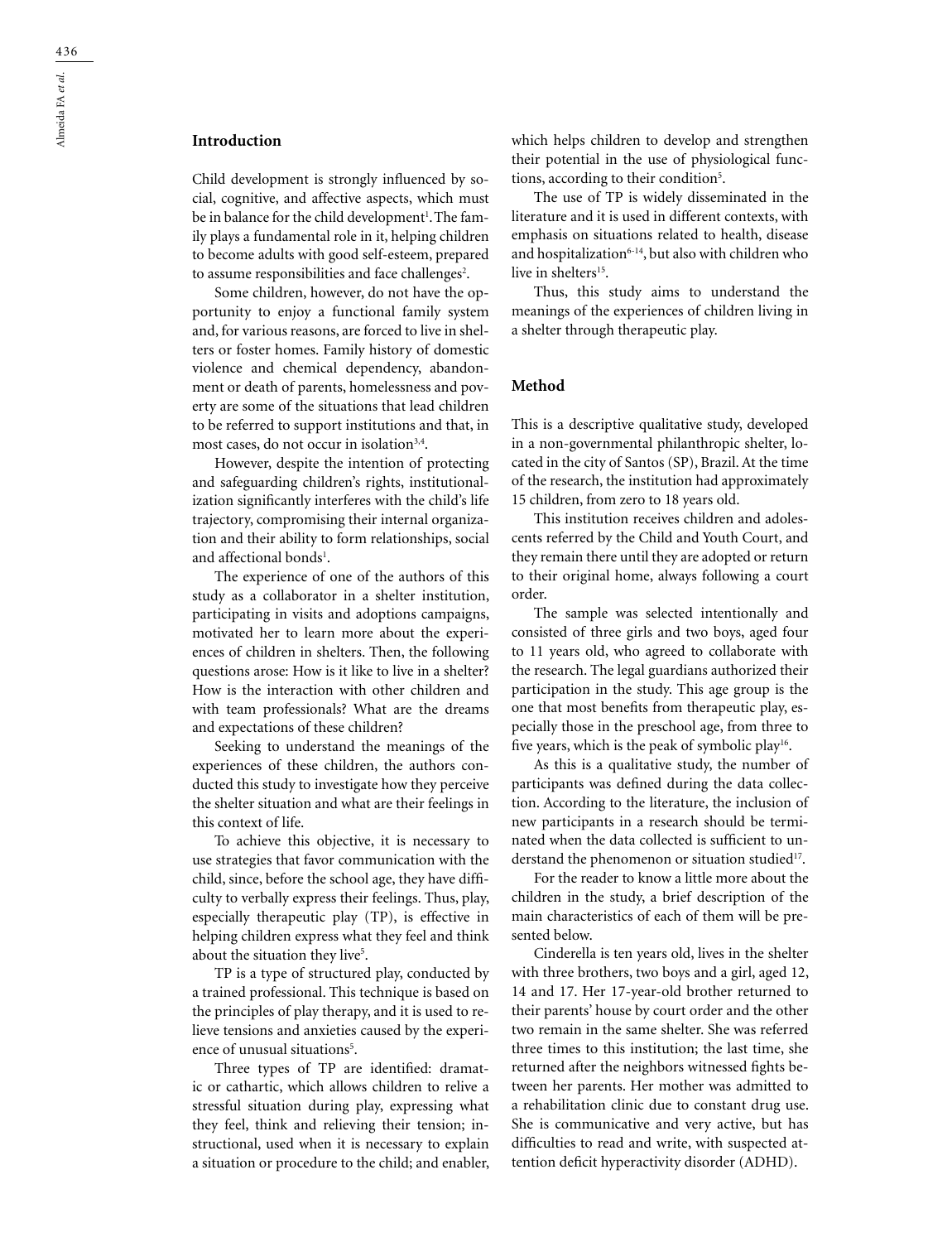437

Wonder Woman is 11 years old and was transferred from another shelter, where she lived since the age of four with her 13-year-old sister. She is in the new institution by court order. She is a shy girl who speaks quietly and is not very communicative.

Hulk is four years old and lived on the streets with his parents and three brothers, aged two, seven and ten. He started to live in the institution after being referred by the judge of the childhood and youth court. He is a very cheerful boy who likes to play, but has difficulties obeying orders and is aggressive.

Elsa is six years old and lived in a support house that shelters deprived families that are unable to establish a home. She was brought into the shelter by the social worker, as her mother was about to give birth to another child. She is a kind, loving, shy girl and is very attached to her mother and brother. During the TP session, she worried all the time about the absence of her brother in the play.

Spider-Man is eight years old, is the brother of Elsa and came with her to the shelter. He is a very cheerful, affectionate, outgoing boy and loves to play, but has difficulties concentrating and sharing toys with children.

Data were collected in 2017, after approval of the project by the Research Ethics Committee of the Hospital Israelita Albert Einstein (protocol 1905269) and authorization by the person responsible for the institution where data collection was carried out.

The children's consented to participate in the research through the Consent Term for Minors, elaborated according to the child's comprehension ability, as recommended by Resolution 466, 2012, of the National Health Council<sup>18</sup>.

Data collection occurred during a dramatic TP session, which would initially be conducted individually. However, some children whose siblings were in the same institution resisted to play alone with the researcher, only agreeing to participate in the play together with their brother/sister.

The observations that occurred before and after the TP session were recorded in a field diary to assist in the subsequent analysis of the data. The material used in the TP sessions included: dolls to represent family members, professionals and other children in the shelter; everyday objects used in the house and in the shelter, such as telephones, pots, food, bathtub; modeling clay, assembling toys, pencils and paper<sup>5,19</sup>.

The TP session lasted an average of 30 minutes, ranging from 15 to 45 minutes, as recommended by the literature<sup>5,19</sup>. The sessions were recorded in video to enable the transcription of the observations in full. They were conducted by the first researcher, who spent some time interacting with the children before starting the play, to establish a bond of trust with them. The child was invited to play with the following question: "Let's play a child who lives in a shelter"?

The toys were offered in a bag to the child and the researcher explained that they could play as wished and that before the session ended, they would be notified. All children ended the play before the maximum time allowed.

The data were analyzed using Bardin's content analysis technique, which is characterized by a set of communication analysis strategies, used to identify what is said about a given theme through systematic and objective procedures<sup>20</sup>.

Initially, a comprehensive reading of the transcripts of the TP sessions was carried out, seeking to obtain an initial perception of the content. Then, successive readings were carried out to highlight the significant sentences, which were highlighted in the text<sup>20</sup>.

Each excerpt selected received a code in the categorization stage. These excerpts were initially grouped by the thematic differences that emerged and, later, grouped by similarity of content. Then, the synthesis of the speeches was elaborated, based on the interconnection between the theoretical assumptions and the empirical data<sup>20</sup>.

### **Results**

Six categories emerged from the data analysis and will be presented below, accompanied by excerpts from the transcription of TP sessions. The letter "C" identifies the child's verbalizations and the letter "R", the researcher's verbalizations.

### **Reflecting on the daily life in the shelter**

The children played out several situations related to their daily life at the shelter, such as preparing meals, taking care of hygiene and appearance, and sleeping.

*She took the clay and put it in the pot, then started to feed her doll. C: Chomp, chomp –* imitated the sound with her mouth, simulating that the doll was eating*. C: Miss, she really likes this food that I made... Yours* [doll] *wants it too.* Give it to her – she said, while offering food to the other dolls*.* (Cinderella) *C: Miss, what is this, huh? –* she asked me, taking the loofah*. R: It is a loofah to*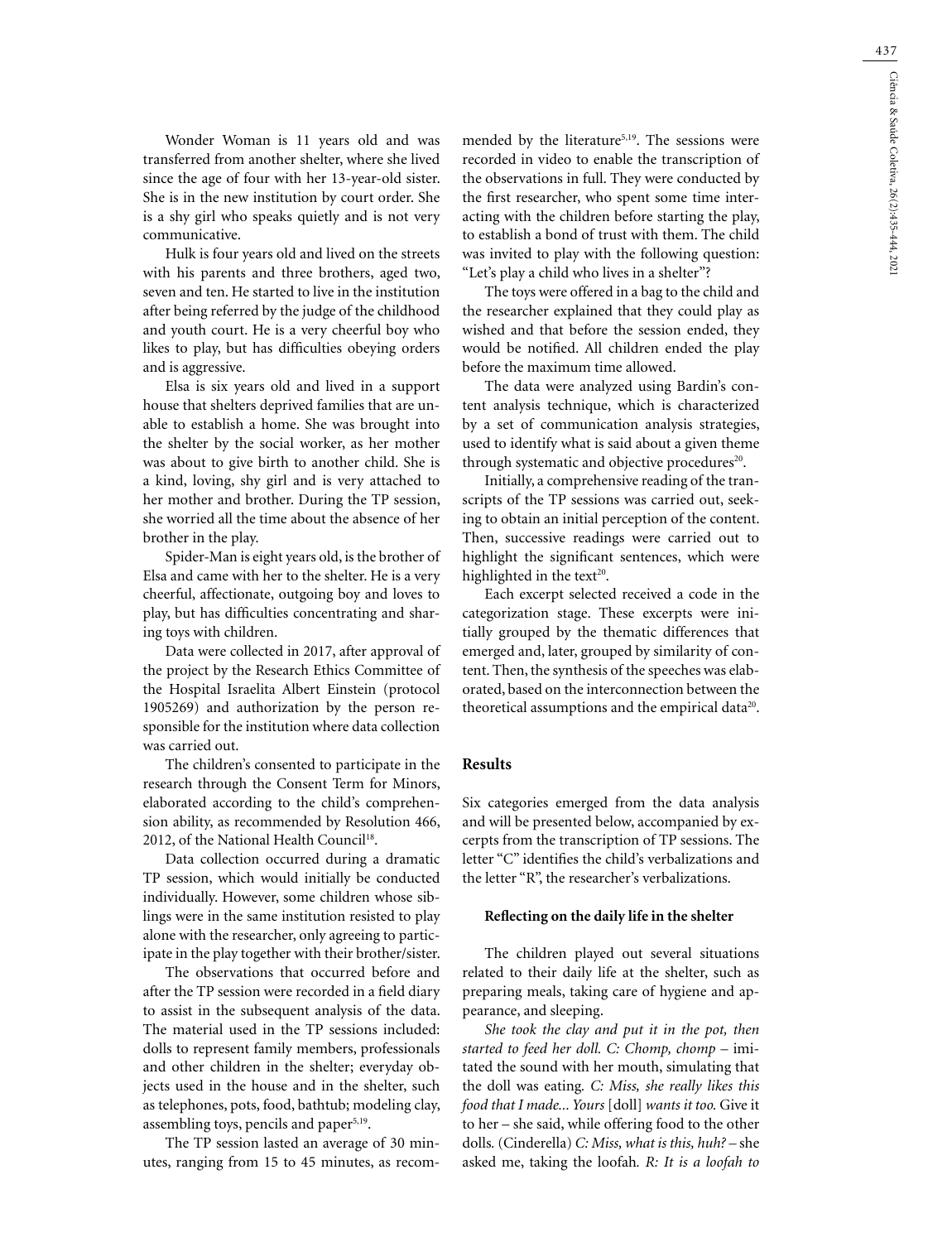*bathe the dolls. C: It doesn't even look like a loofah –* she said while putting the loofah inside the bathtub*. C: They will take a shower.* (Elsa)

*C: This will be the monster that will stay as a statue, taking care of the barbies' room – she said while taking a plastic dinosaur. C: I really don't like mess – she said while organizing the toys, C: No one can play when it's messy.* (Wonder Woman)

*C: I need a lot of things to put here* [on the stove] *so it is full of food... Just like the cupboard here in the shelter – he said, while playing with the stove.* (Spider-Man)

During play, some children said that they liked the shelter. One of them even expressed that she preferred to live in this institution, as she came from another shelter. Another child, however, remained silent when the researcher asked her if she liked the shelter.

C: *I came from another shelter with my sister. I counted* [the days] *and I've been here for 13 days, but I already talk to a lot of girls... The ladies here are also very nice*. C: I prefer this shelter here – said softly. (Wonder Woman)

R: *Do you like it here, where you live?* – the child remained silent, without answering the question, looking suspicious again and blushing. (Cinderella)

While playing, the children also talked about how they arrived at the shelter and about leaving the institution to visit their families or to stay with other families during the holiday period.

C: *Today, the lady took me to visit my mother!* C: *I'm already on vacation and we, from the shelter, go out to somebody's home* [volunteer families]. I really like to go out [...]. *I've lived here twice already*. R: *Really?* C: *Yes... but that neighbor who lives next to my house, she made me come here*. R: *How did she do that?* C: *She saw my father and mother fighting, then she called the lady here* [from the shelter] *and she went to get me... me and my brothers* – she said while throwing the pot on the floor […].C: *I'm very angry with that neighbor, but my parents fought a lot and I didn't like it*. (Cinderella)

#### **Playing out the school routine during play**

Going to school seemed to be a pleasant event, according to the dramatization of some children during play.

C: *I'm taking a lot of cars for a ride* – said humming, while dragging the truck to the other side of the room.C: *Now I'm the school van guy... I'm taking my cars to school* [...]. Climbed on a motorcycle, put the carts in the basket and carried them with him. C: *Now I'm the school van guy*. (Hulk)

One of them compared her current school, which was public, with the private school she had previously attended, due to a scholarship.

She turned to the side and took several dolls. C: *They are going to school, but there are no chairs*. [...] *She explored the toys and took a box with pieces to assemble*... C: *Now I'm going to make chairs... to make the school, okay?* – said while playing with the assembling pieces. She sat the doll on the chair made with the pieces and continued assembling other chairs of different colors. C: *Miss, private schools have colorful chairs, right? Mine is public and it doesn't have* – said while placing the chairs already set up beside her. Then, she built tables with the pieces. C: *Beeeeep. Look at the sign! School is over!* – she made a noise with her mouth simulating the sound signal that indicates the end of classes. Then, she put the dolls on the bed again to rest and took another doll [...]. C: *I really like the pool, some schools have one, but mine doesn't*. (Wonder Woman)

#### **Missing family and home routine**

As expected, the loss of contact with family is very significant for the children, and sometimes they do not even understand why they were taken to a shelter. One child talks about how much she misses her parents and pets.

C: *Miss, can I tell you a secret? My mom can't visit me... She's at the clinic*. R: *Why is she there?* C: *Because I saw her using drugs. And everybody said it was wrong… Then, she went to the clinic… when I came to live here again*. (Cinderella)

C: *I miss my mom – said softly, buttoning the doll's clothes*. […] *I will make food like my mother. Her food tastes better than the food here* [from the shelter] – *said, stirring everything in the pot with a spoon*. (Elsa)

C: *This dog barking is Xuxa, the little dog from the shelter* – she said when hearing the bark coming from the outside area of the shelter [...] *She reminds me of Baby, my dog... He got lost on the beach, one day, and I never found him again*. – she began to put the toys in the bag. C: *Miss, I want to stop playing*. – then, she took papers and pencils to draw (Cinderella)

Another child also stopped playing, becoming irritated when the researcher referred to the people at the shelter as her current family.

R: *Do you like the shelter family?* C: *The people here are not my family, okay? Only my mother, who is at the doctor to remove the baby from the belly* [her mother was pregnant and was hospitalized for delivery] *and Spider-Man* [her brother]... C: *Miss, I will draw my family for you – said, while*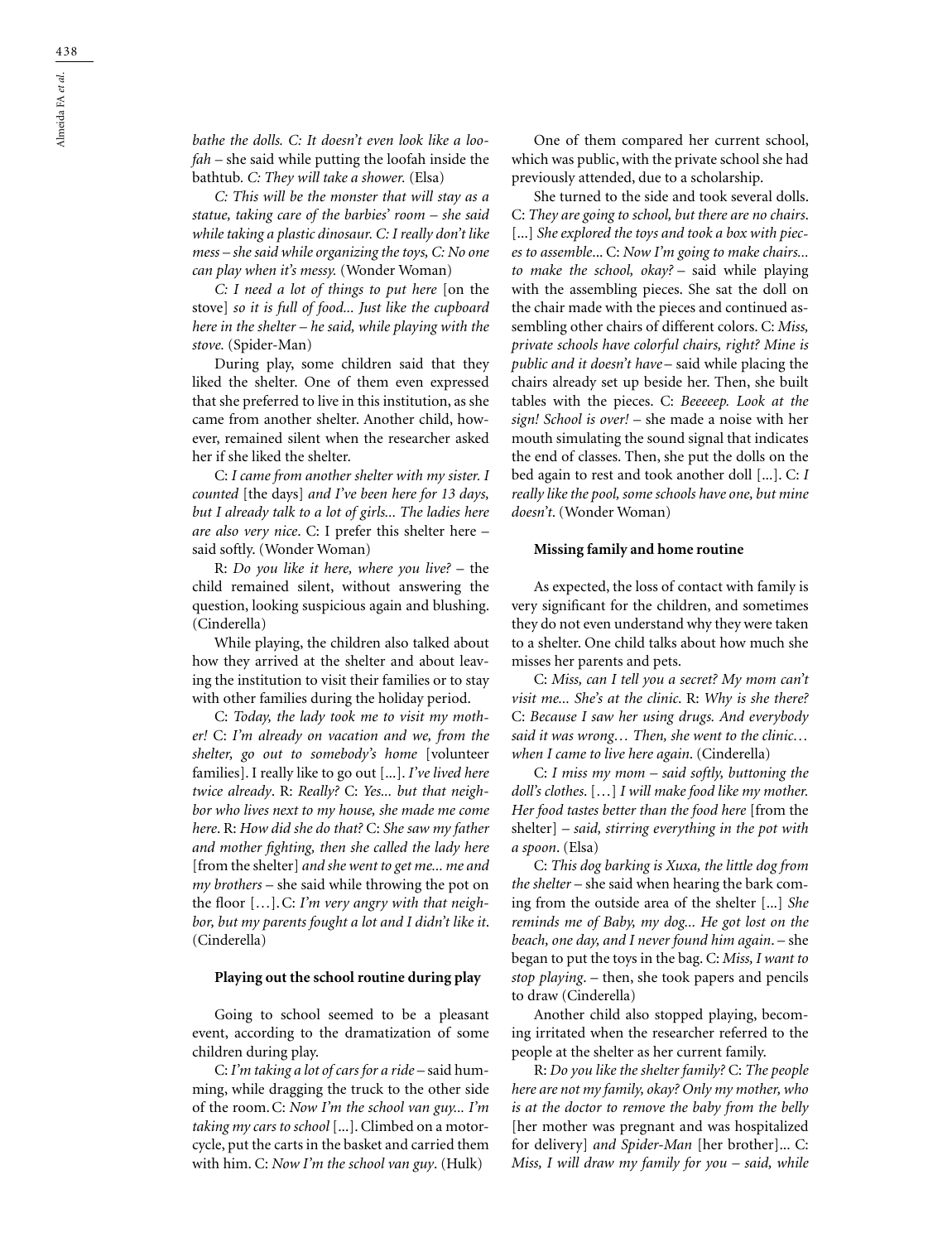*putting the toys aside*. P: *Will you stop playing?* C: *Yeah... I'm going to draw now* (Elsa)

#### **Having to face fear in the shelter**

Situations of physical violence experienced by the child with more aggressive children is one of the factors that cause fear, due to the possibility of physical injury.

C: *Sometimes these new boys scare me* – she said softly, referring to some children recently admitted to the institution. R: *Why are you afraid of them?* C: *Um... They fight a lot and if I say something, they might hit me too*. (Wonder Woman)

C: *Let me say this! The new boys are very annoying. They fight all the time and I don't like fights. They break everything... pac, pac, pac*... [makes the sound of something breaking with the mouth]. *Like this, you see?* – smites one pot against another, showing it to the researcher. (Cinderella).

One child was constantly worried, reserved and did not interact a lot. She was also afraid of the presence of other children; she flinched any time that one of them entered the place or interfered in the game and asked to end the TP session.

C: *Miss, can I play with all the toys?* – said, staring at the toy bag. R: *Yes. After a few minutes, she looked inside the bags, suspicious, and slowly removed the toys, one by one, placing them on the floor and organizing them to start playing* [...]. *At all times, she spoke quietly, making it difficult to understand a few words. When another child entered the room, she flinched, stopped playing and looked at the researcher*… C: *Miss, can we put the toys away? Won't you be upset?* – and started putting the toys in the bag. (Wonder Woman)

Children also seemed to fear being forgotten and sometimes asked the researcher to take pictures or film them. They also asked the adult to come and visit them on other occasions.

*Come back another day to play with me* – she said, while putting the toys in the bags. C: *Miss, can you take a picture of me with your camera? So that you don't forget me*. (Wonder Woman)

One of the children said that she was afraid because she had to sleep away from her sister who was in the same shelter. At home, they slept together, but in the shelter, they had to sleep in separate rooms, due to the age difference between them.

C: *I have a very big sister, who lives here* [in the shelter] *with me* – she said, while playing with the modeling clay. C: *You know, I'm afraid, because*  *they won't let me sleep in bed with my sister*. (Cinderella)

Some children also did not want to be distant from their siblings, showing constant concern for their sibling while playing, as if they feared being separated at any time. It is also worth noting that in the shelters, the objects are shared among the children, so they were always careful so that other children did not take the toys from the TP session.

C: *Miss, I'm going to call Spiderman* [brother]. *They* [the other boys] *will take the toys... Come play! And do not to go out again* – she said to her brother, irritated. [...]. She sat down next to the toys that her brother had separated before leaving the room. C: *Miss* [researcher], *we will both look, because someone can take them* (Elsa)

C: *I'll call them two, my brothers* – picks up the phone and presses the keys. They're at school, did you know that? (Hulk)

Sometimes children seemed to be afraid to talk about certain subjects, as if they were keeping secrets.

C: *Sometimes, there is nothing to do here. We can't go outside, but... I wasn't supposed to tell you... It's a secret, okay? – she said, while looking from side to side, as if looking for someone, and then quickly changed the subject*. (Wonder Woman)

#### **Seeking approval from the adult**

During play, their need to obtain approval became clear, as they asked repeatedly what the adult thought about the way they played and said they liked to play with her. It was also common for the child to ask the researcher to come back to visit at the shelter and to bring a gift.

C: *Miss, do you like to play with me?* R: *Yes, I like to play with you*. C: *I also like to play with you, miss*. (Spider-Man)

*Miss, I know how to play well, right?* R: *You do, you know how to play*. C: *Um, my mom taught me*. (Elsa)

C: *Um, I like to play with you, miss*. (Hulk)

C: *Miss, can you bring me a gift next time? A pink spray, to dye my hair*. (Wonder Woman)

The children also showed interest in learning more about the researcher and what she was doing at the shelter.

C: *Miss, do you only play with girls?* R: *No, I play with boys too*. C: *Why do you record?* R: *Because I am doing research*. (Cinderella)

C: *Miss, are all these toys from your daughter?* R: *I don't have a daughter*. (Elsa)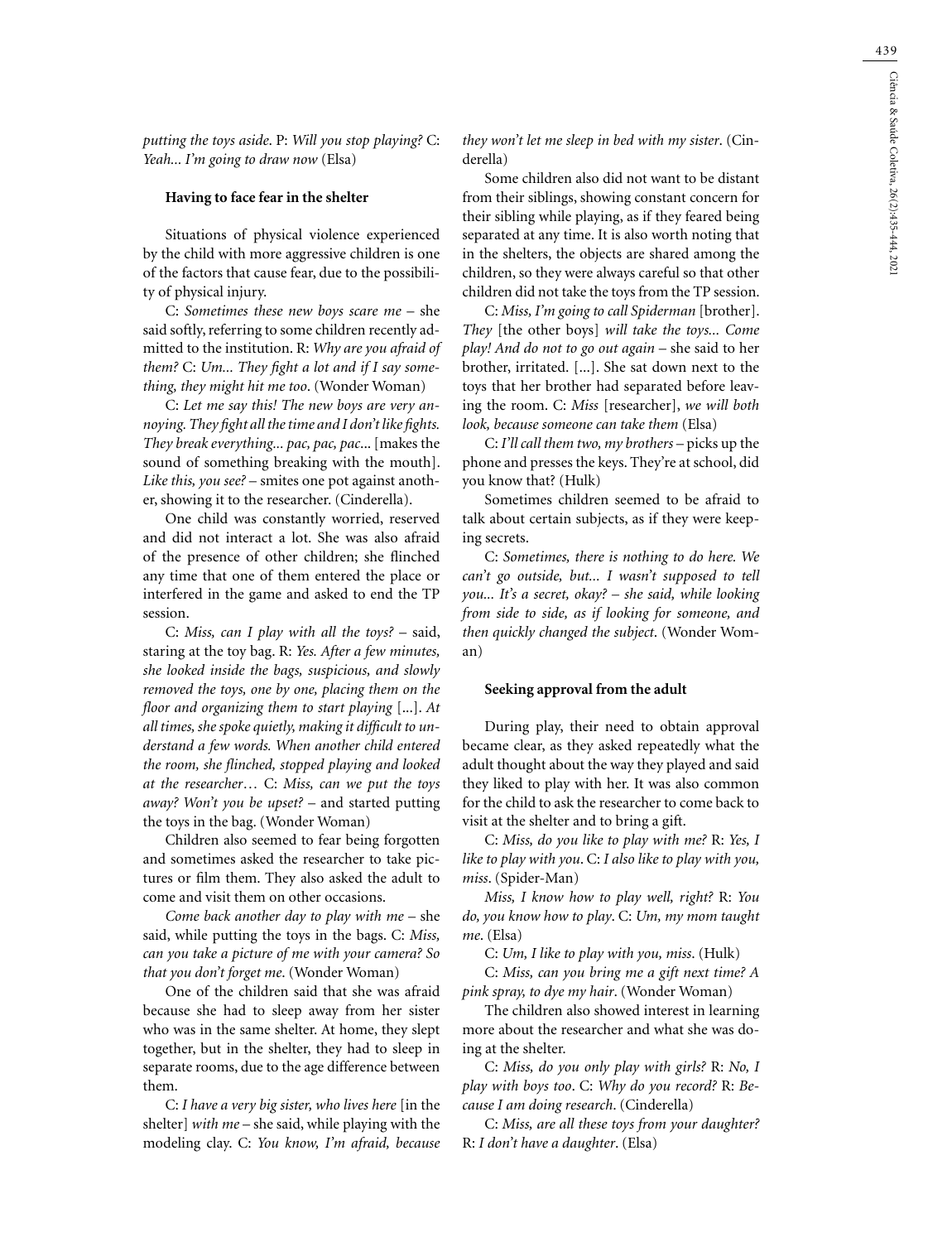## **Showing contentment about playing with the adult**

Several times, the children showed contentment while playing. They made decisions, gave orders to the adult and mastered the situation in the play.

C: *Wow, how cool!* – she said, excited to find a washcloth among the toys. (Elsa)

C: *Guess what I'm doing?* R: *I think it's steak*. C: *Yes, that's right. You're smart* – she said to the researcher (Cinderella)

C: *Do a hairstyle for your daughter too. When I grow up and get out of here, I'll be a hairdresser*. (Wonder Woman)

## **Discussion**

The analysis of the children's speeches during play made it possible to understand their experiences in the shelter, regarding their daily life routine, such as bathing, eating and sleeping.

The activities at the school were also highlighted. Going to school represented a pleasant moment in the day and an opportunity to leave the institution and walk around the city. One of the children (Hulk) played out this moment, using the cars to symbolize the children and identifying himself as the driver of the school transport vehicle. He was the youngest child in the group, still in the pre-school phase, which explains the strong presence of symbolism in his make-believe games.

A study developed with children in shelters also pointed out the details of daily life in the institution in the reports. The children commented on the rules and routines of the shelter, why they were sheltered and how they interacted to the other children and adults in the institution, whom they called "uncles" and "aunts"<sup>15</sup>.

The organization of the environment was also a routine activity in the shelter. One of the children (Wonder Woman) played out the supervision of children by the caregivers, using a plastic dinosaur to take care of the dolls' room.

The shelter is a new home for children, where they perform routine activities and establish new relationships with the institution's employees and the other children. The institution represents a new social and affective support network<sup>1</sup>.

A significant aspect that emerged from the data of the present study was the fact that, while in the shelter, the child has to deal with the absence of the family and the nostalgia for the routine at home. One of the most evident themes in the plays was the preparation of meals.

A previously mentioned study, developed with children who were victims of violence and lived in a shelter, also found that the children often played house in TP sessions, with verbalizations and gestures related to domestic chores<sup>15</sup>.

Despite the undeniable importance of shelters for vulnerable children, the distance from the family, the loss of affective bonds with the family of origin and the lack of alternative affective bonds in the institution have a significant impact on social and affective development<sup>1</sup>.

Furthermore, despite the comfort, well-being and possibilities of development that a shelter provides for the child, the characteristics of this environment are different from the characteristics of a home1 . On this fact, the report of one of the children (Elsa) stands out: she got irritated and stopped playing when the researcher referred to the people of the shelter as her family.

The institution where the study was carried out seeks to favor the contact between the children and their family of origin, promoting visits to the families. One of the children (Cinderella) reported during play that she was taken by one of the caregivers to visit her mother. She also talked about the vacation period, when she was received by other families, having the opportunity to receive more individualized care, different from the shelter.

Shelter institutions work to promote the reintegration of the child into their biological or extended family. However, if this is not possible, the children are referred to a foster family, so that, during their stay in the shelter, the child is prepared and encouraged to form and strengthen new family bonds<sup>21</sup>.

Another aspect that was revealed in the play was the feeling of fear, associated with the absence of a significant person for the child and with the possibility of being attacked by other children. One girl (Cinderella) said she could not sleep with her older sister, as she used to in her home, and that she felt afraid for not having her company. The sisters could not sleep together because they were in different age groups, and thus were accommodated in separate rooms.

It is observed that in the same way that children in shelters must learn to live with the lack of bonds, they also need to learn to deal with institutional rules and routines<sup>15</sup>.

Most of the times, shelters face difficulties and are unable to provide individualized care for the children, either due to the reduced number of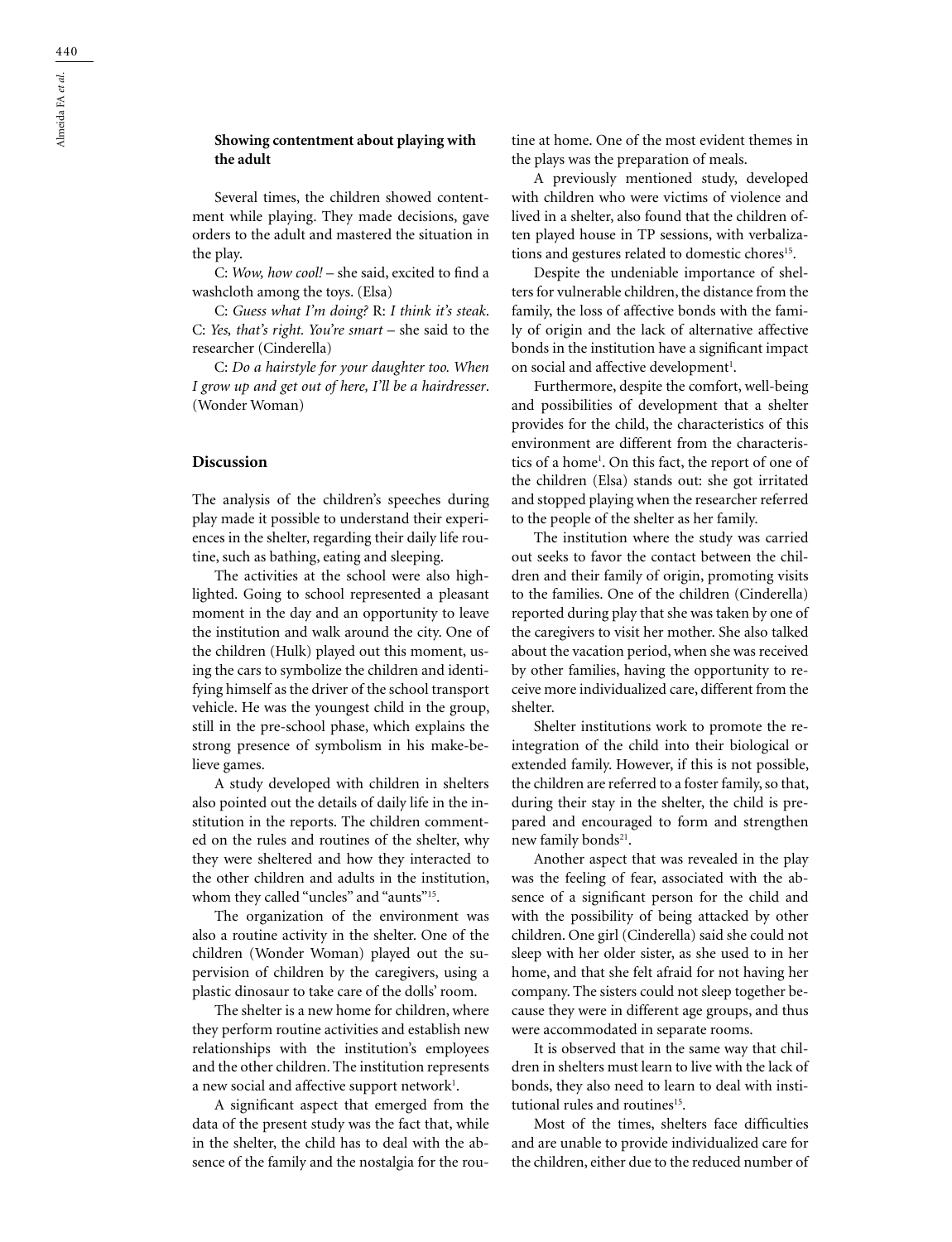caregivers in relation to the number of children, the unpreparedness of these caregivers to deal with them or, also, due to the rotation of employees, which makes it difficult to form emotional bonds<sup>1</sup>.

The fear associated with the violence experienced inside and outside the shelter was also evident in the play, when the children reported that others were aggressive. One of them (Wonder Woman) even asked to end the play as soon as another child approached. Suspicious and very shy, she had recently come from another institution, and was still not adapted.

In this regard, considering the child's behavior of promptly ending play, it is emphasized that in situations that cause anxiety, the child becomes tense and does not concentrate, being unable to play.

The referral of children and adolescents to shelter institutions has been increasing every day, due to the higher occurrence of abuse of minors. This is an important protection measure; however, it is also a factor of vulnerability since situations of violence can be repeated in this setting<sup>22</sup>.

Playing also showed its cathartic function when a child (Cinderella) talked about how she arrived at the shelter, after a neighbor reported her parents' fight. Despite living in a situation of violence, she did not want to leave her family, and expressed her anger by throwing toys on the floor.

A study carried out in Vila Velha (ES) with children and adolescents who were in a shelter after living on the streets also pointed out that, despite recognizing the shelter as a place that offers housing and food and ensures the continuity of studies, the majority wanted to return to their family of origin $23$ 

These same findings were also identified in another study that was previously mentioned, which found that children who lived in a shelter after being victims of violence expressed the desire to return to their home, with their family, even if they experience violence<sup>15</sup>.

The family has great importance for the child's life and, even if it is not functional, it is recognized by the child as a support system, where they can get affective and social support $22,23$ .

Reflecting on the attempt to obtain the adult's approval during play, the concern to live up to the adult's expectations is perceived, as if the children were constantly seeking attention and affection. They seem to crave more lasting relationships when they ask the researcher to return to visit.

Regardless of the desire to obtain the approval of the adult, the opportunity to play freely made the moment of the TP session very pleasant, giving children the opportunity to take control of the situation and feel empowered to decide and take initiatives.

The therapeutic play provides a unique feeling of well-being to institutionalized children, as it enables effective communication with the adults around them and gives children the opportunity to express their feelings, fantasies, desires and experiences, as well as criticisms of the environment where they live and their family relationships<sup>15</sup>.

The use of play to approach children who are victims of violence is an important strategy, as it helps them to create their spaces, social bonds and, consequently, to feel self-confident and able to seek solutions to their problems<sup>22</sup>.

Although the play seemed to be enjoyable, almost all the children decided to end the TP session, and looked restless, sad, or aggressive at that moment. Sometimes, it was as if the situation played out in the session led the child to relive stressful situations, such as the absence of parents and the loss of pets, or even fear of violence in the shelter, which led them to stop playing.

Children in shelters constantly experience situations of loss or frustrated expectations, such as being taken away from parents and siblings, loss or death of a pet and changes in the social environment, such as leaving home or changing schools<sup>24</sup>.

Loss is one of the most disorganizing processes in human life, and it is not only associated with the loss people, but also with any process that involves life changes, which are called small deaths<sup>25</sup>. The losses considered as "small deaths" are symbolic deaths which can cause anguish, fear and loneliness, leading to feelings of pain and sadness $26$ .

Although the data from this study made it possible to understand the experience of the children who live in a shelter, conducting research involving other types of shelters can increase the visibility of this context of children's life. It is worth noting that, as this study was carried out in a philanthropic institution, the care and resources available for the care of these children differ from the reality of most public shelter institutions.

It is also worth mentioning that one of the limitations of the study was the reduced number of children who were in the shelter during the data collection period, as, at the time, some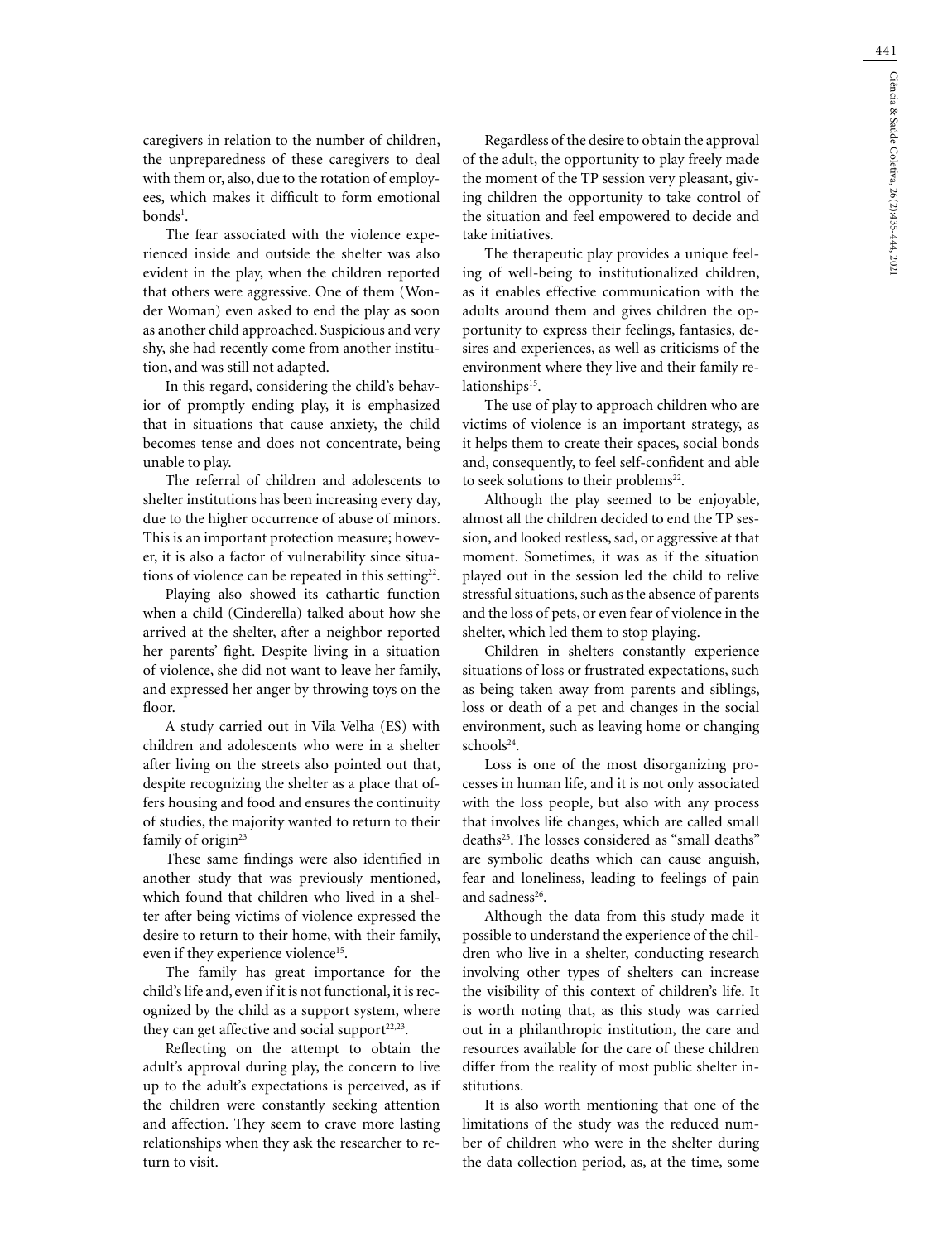children who met the inclusion criteria had been referred for adoption or returned to their homes.

## **Final considerations**

The possibility of using play as a communication tool was once again proved effective in giving a voice for children in shelters to talk about themselves. This is also a valuable strategy for developing research in the context of institutionalization of children, which still represents an important knowledge gap.

The results of this study showed peculiarities of the experience of the children in the shelter, which otherwise would not be revealed, considering the limited ability to express feeling and thoughts in this period of development.

The daily life in the shelter, the trips to school, the nostalgia for the family and home routine, the insecurity of being in a strange environment, the fear of violence and, especially, the fear of being forgotten by the adult, clearly emerged during play.

Playing proved to be a pleasant experience for the children and, more than that, it gave them the opportunity to benefit from the cathartic function of dramatic TP, leading them to reflect on experiences and freely express feelings.

The routine use of TP with vulnerable children, such as those living in shelters, can be extremely useful. The adults who care for these children must provide the conditions for this practice, assuming the role of facilitator of therapeutic play in this social context.

It is believed that the results obtained in this study will contribute to raise awareness on the real needs of this population among the professionals who work in shelters, who will be able to provide more effective and quality care.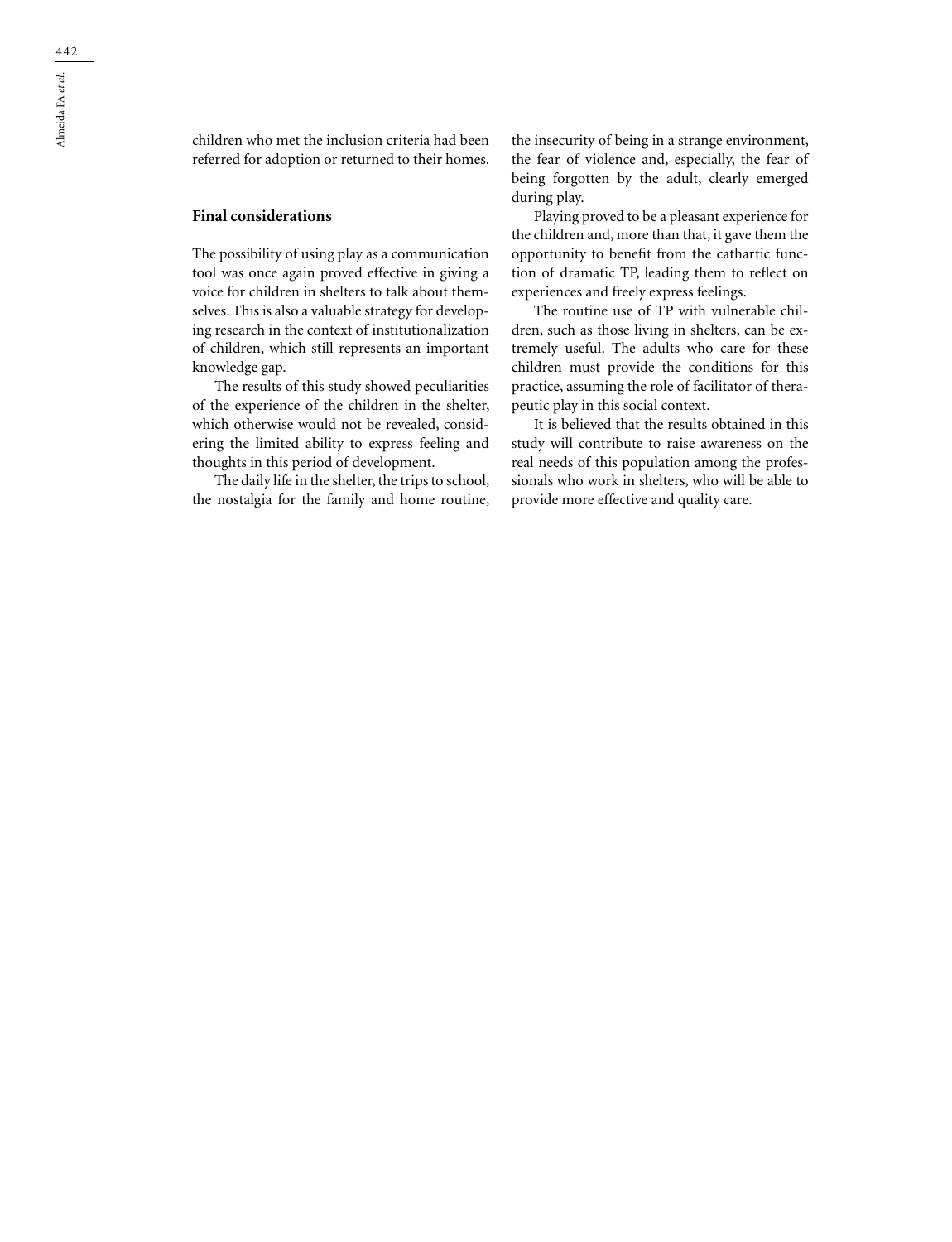## **Collaborations**

FA Almeida: supervision on project design, data collection and data analysis; submission of work and presentation; preparation of the article for submission to this journal.

DF Souza: project design, data collection and data analysis. CB Miranda: manuscript preparation and submission to this journal.

### **References**

- 1. Diniz IA, Assis MO, Souza MFS. Crianças institucionalizadas: um olhar para o desenvolvimento socioafetivo. *Pretextos*-*Revista da Graduação em Psicologia da PUC Minas* 2018; 3(5):261-285. [acessado 2019 Jun 10] Disponível em: http://periodicos.pucminas.br/ index.php/pretextos/article/view/15978
- 2. Nogueira F. A formação da personalidade da criança*. PSICOBH* 2016; [citado 2019 Jun 10]. Disponível em: http://www.psicobh.com.br/index.php/psicoterapia-infantil/a-formacao-da-personalidade-da-crianca
- 3. Freitas J, Oliveira B. A maioria das crianças e adolescentes em abrigos não são órfãos. *Puc-Campinas* 2016. [acessado 2019 Jun 10]. Disponível em: https://digitaispuccampinas.wordpress.com/2016/05/19/a-maioria-das-criancas-e-adolescentes-em-abrigos-nao-saoorfaos/
- 4. Ferreira FPM. Crianças e adolescentes em abrigos: uma regionalização para Minas Gerais. *Serv Soc Soc*  2014; (117):142-168. [acessado 2019 Jun 10]. Disponível em: http://www.scielo.br/scielo.php?script=sci\_abstract&pid=S0101-66282014000100009&lng=pt&nrm=is&tlng=pt
- 5. Ribeiro CA, Borba RI, Rezende MA. O brinquedo na assistência à saúde da criança. In: Fujimori E, Ohara CV, organizadores. *Enfermagem e a saúde da criança na atenção básica*. São Paulo: Manole; 2009. p. 287- 327.
- 6. Oliveira CS, Maia EBS, Borba RIH, Ribeiro CA. Therapeutic play in child care: perceptions of nurses in the pediatric units of a teaching hospital. *Rev Soc Bras Enferm Ped* 2015; 15(1):21-30 [cited 2019 Jun 10] Available from: https://sobep.org.br/revista/ images/stories/pdf-revista/vol15-n1/vol\_15\_n\_2-artigo-de-pesquisa-3.pdf
- 7. Silva LF, Cabral IE. Rescuing the pleasure of playing of child with cancer in a hospital setting. *Rev Bras Enferm* 2015; 68(3):337-342. [cited 2019 Jun 10]. Available from: http://www.scielo.br/scielo.php?pid=S003 4-71672015000300391&script=sci\_arttext&tlng=en
- 8. Lima KYN, Santos VEP. Play as a care strategy for children with cancer. *Rev Gaucha Enferm* 2015; 36(2):76-81. [cited 2019 Jun 10]. Available from: http://www.scielo.br/scielo.php?script=sci\_arttext&pid=S1983-14472015000200076
- 9. Silva SGT, Santos MA, Floriano CMF, Damião EBC, Campos FV, Rossato LM. Influence of Therapeutic Play on the anxiety of hospitalized school-age children: Clinical trial. *Rev Bras Enferm* 2017; 70(6):1244- 1249. [cited 2019 Jun 10]. Available from: http:// www.scielo.br/pdf/reben/v70n6/0034-7167-reben-70-06-1244.pdf
- 10. Caleffi CCF, Rocha PK, Anders JC, Souza AIJ, Burciaga VB, Serapiao LS. Contribuição do brinquedo terapêutico estruturado em um modelo de cuidado de enfermagem para crianças hospitalizadas. *Rev Gaucha Enferm* 2016; 37(2):e58131. [acessado 2019 Jun 10]. Disponível em: https://www.researchgate.net/publication/303530503\_Contribuicao\_do\_brinquedo\_terapeutico\_estruturado\_em\_um\_modelo\_de\_cuidado\_de\_enfermagem\_para\_criancas\_hospitalizadas